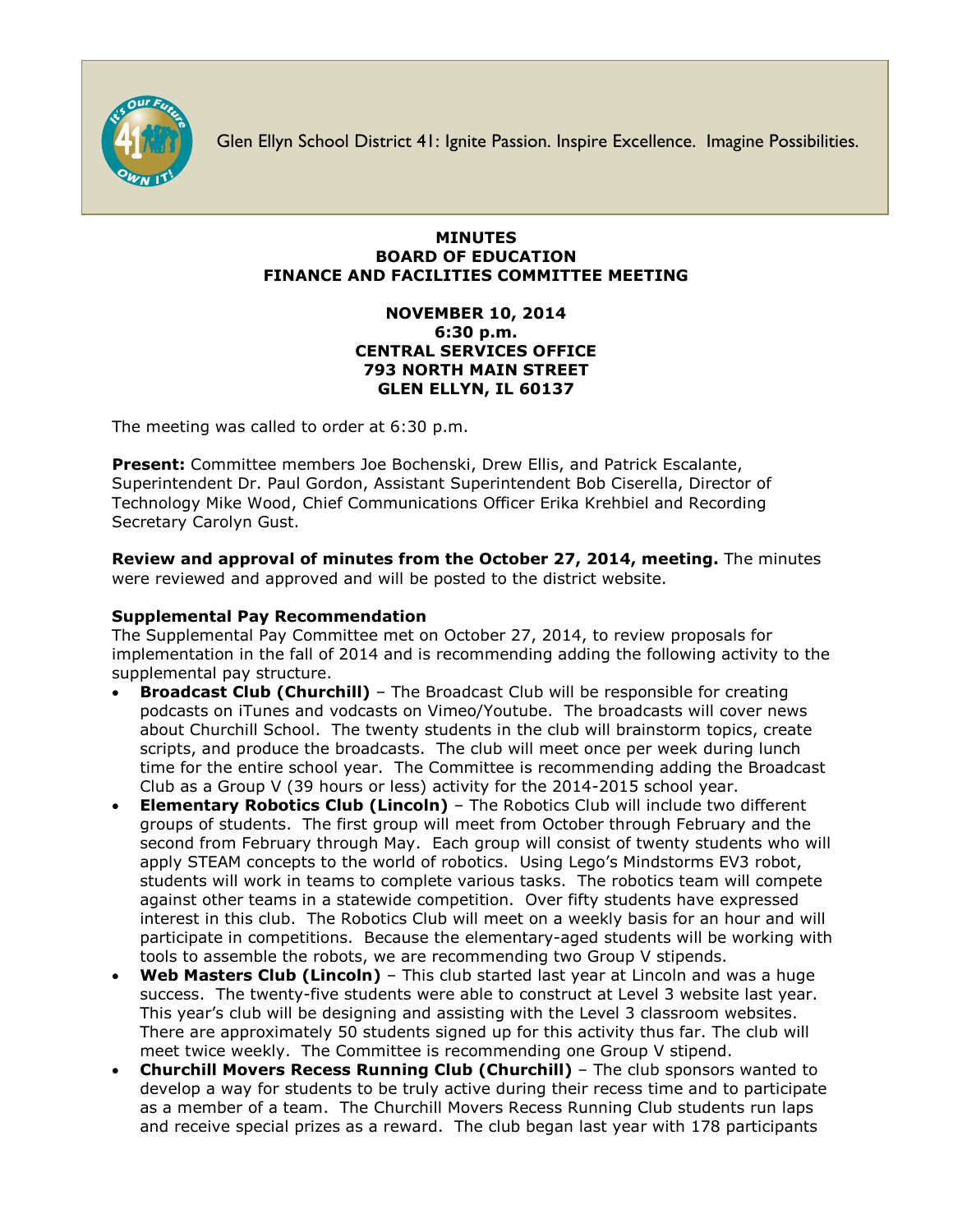who ran 1899 laps or 237 miles. Runners set their own goals and track their own data. The club is offered three times per week during the lunch recess. The club runs for eight weeks in the fall and for eight weeks in the spring. Due to the large numbers of students participating, we are recommending two Group IV stipends.

| _______________________         |                 |                        |         |
|---------------------------------|-----------------|------------------------|---------|
| Activity                        | Number of       | Supplemental Pay Group | Total   |
|                                 | <b>Stipends</b> | Rate                   | Cost    |
| <b>Broadcast Club</b>           |                 | Group V, step 2        | \$600   |
| <b>Elementary Robotics Club</b> |                 | Group V, step 2        | \$1,200 |
| Web Masters Club                |                 | Group V, step 2        | \$600   |
| Churchill Movers Recess Running |                 | Group IV, step 1       | \$1,400 |
| Club                            |                 |                        |         |
| <b>TOTAL INCREASE</b>           |                 |                        | \$3,800 |

Below is a financial summary of the supplemental pay committee recommendations:

Committee member Bochenski inquired regarding the process for reporting attendance at these clubs. Assistant Superintendent Campbell shared that the supplemental pay committee keeps track of and monitors each club for participation and continued relevance when making their recommendations. Ms. Campbell will confirm with the faculty sponsors that attendance is taken regularly.

This information will be presented to the Board of Education for discussion and approval at its November 24, 2014, and December 8, 2014, meetings respectively.

## **2014 Property Tax Levy – Five-Year Financial Projections with State Revenue Implications**

The administration updated the five-year financial projection scenarios which may be affected by possible state revenue reductions and charter school implications. There are six different projections provided with revenue estimates as currently known. Expenditures for salaries and benefits were projected through the use of the Skyward system and assigned increases called for in previously negotiated agreements. Additionally, \$1,750,000 has been retained in the various scenarios for capital projects. A summary of the six scenarios follows:

- Base Plan Revenues and expenditures shown without possible state revenue reductions.
- Scenario 1 Cumulative effect of SB 16 to District 41 and CASE. Reductions to District 41 will be approximately \$475,000 annually for four years with a total reduction of approximately \$1,900,000 after year four moving forward. CASE costs could increase by as much as \$200,250 annually as a result of the cooperative losing part of its state funding.
- Scenario 2 Roll-in of TRS obligations at 1% annually with total roll-in of 6% after year six.
- Scenario 3 Cumulative effect of SB 16 with TRS roll-in.
- Scenario 4 Charter School roll-in over a four-year period with loss of revenue implications. The costs have been determined as follows: baseline per pupil costs of \$11,941.66 with an estimated transfer and loss of students from D41 of 55, 69, 83 and 97 per year, beginning in 2016/17 and projected to continue through 2019/20.
- Scenario 5 Cumulative effect of SB 16, TRS roll-in and charter school implications.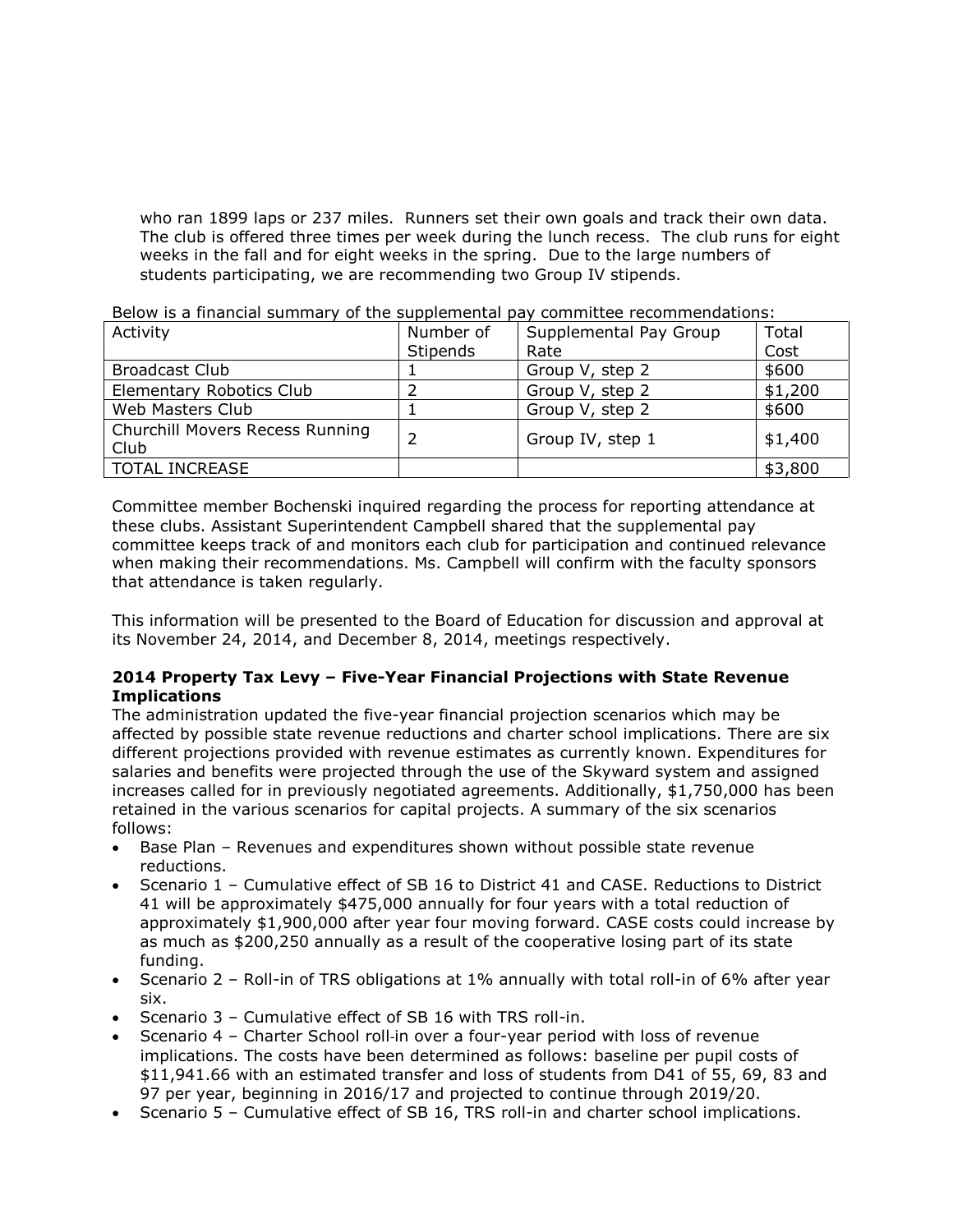General state aid and other state aid may be renamed general state aid. With the passage of SB 16, it's expected that the collar counties and Chicago will experience an increase in revenue. Dupage county districts are expected to experience a revenue loss in 32 out of 33 districts. CASE expenses will increase as a result of their decrease in state revenue; 13.35 percent of CASE's budget comes from district 41. With SB 16 passed, the revenue implications are too significant to not affect staff or capital projects.

District administration has been contacted by a company exploring the possibility of opening a charter school within our boundaries. By law, charter schools have the right to request up to 125% of instructional cost per student. There are several charter schools in the city of Chicago, but not many in the suburbs. The charter group is making a concerted effort to achieve approval which would result in significant financial implications to the district.

The committee suggested a finance committee meeting which subject would be the longterm budget ramifications of SB 16 to district 41. The committee is concerned with the possibility of having to cut programs, capital projects and/or employees in the long-term should the bill be enacted. Committee members want the Board of Education to lay out its priorities with regard to budget cuts, with the main priority of avoiding cuts at the classroom level. The board's priority should be the continuation of existing educational programs, wherever possible. Dr. Gordon cautioned that the district must keep a watchful eye on our legislators in Springfield so as to have the ability to react swiftly to any enacted changes.

LEND is asking districts to weigh in on SB 16 and share with them the effect the bill will have on revenues should it be enacted. The committee would like to share the attachment spreadsheets with LEND so that they may, in turn, share the information with legislators. The implications to District 41 by SB 16 have a better chance of being heard and responded to by legislators if presented as part of a consortium rather than a lone district.

The committee gave Superintendent Gordon direction to begin the conversation at the cabinet level to discuss district priorities. Dr. Gordon will present this information to the committee in near future for committee examination and discussion.

#### **Establish Date and Time for Truth in Taxation Hearing**

The Board of Education, pursuant to the Truth in Taxation Act, is required to determine the amount of money, exclusive of debt service, public building commission leases and election costs, estimated to be necessary to be raised by taxation for the year 2014 and to give notice of and to hold a public hearing.

The Board has a scheduled public meeting on December 8, 2014, at 7:15 p.m. prior to the regular Board meeting for the purpose of the Truth in Taxation hearing.

The Secretary of the Board is required to publish or cause to be published a notice of public hearing, in the form attached, not less than seven, nor more than fourteen days prior to the hearing.